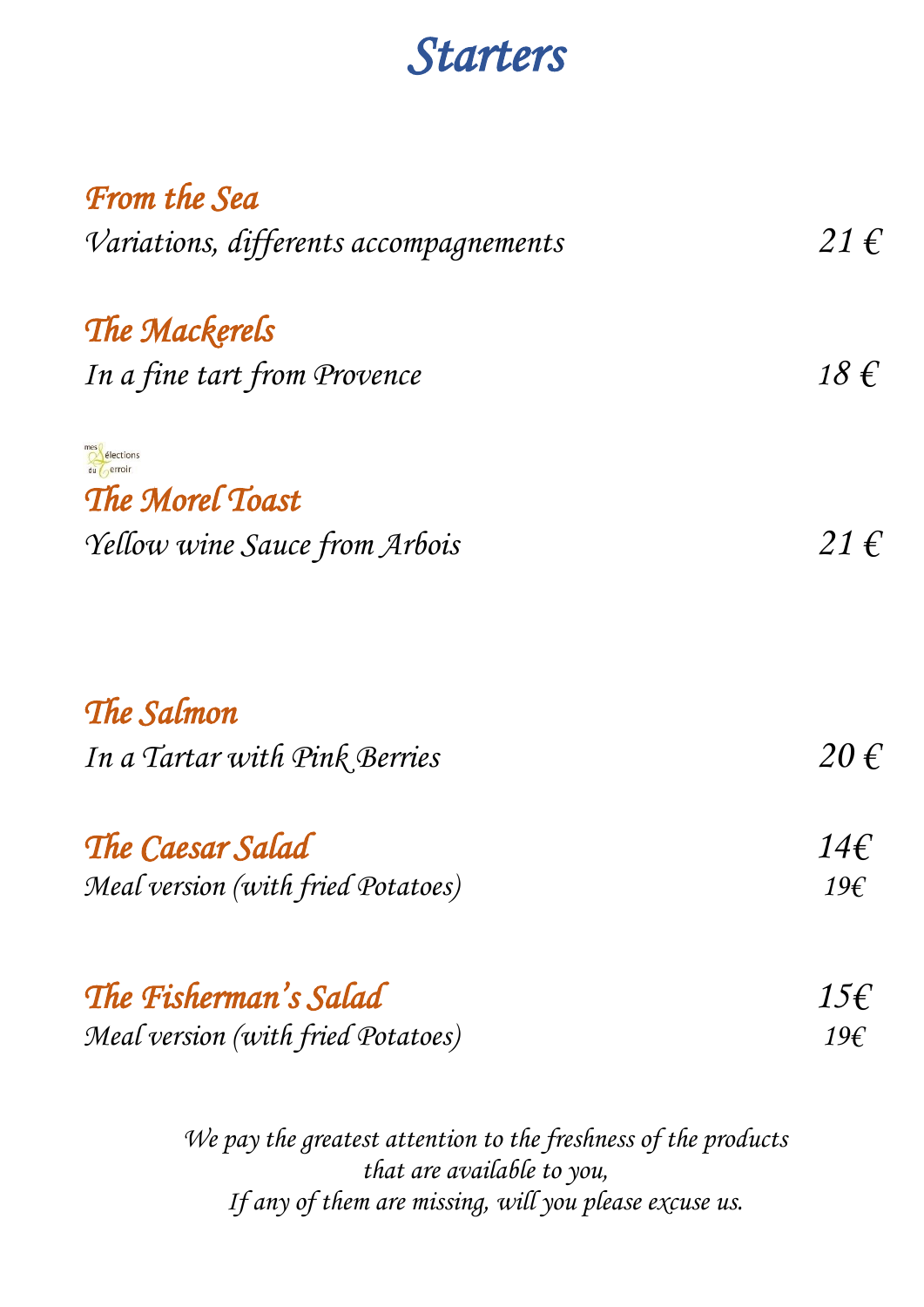## *Main Course*

#### *Our Meat*

| <b>Pan-fried Beef</b>                            |                   |
|--------------------------------------------------|-------------------|
| Morel and Yellow Wine from Arbois Sauce          | $31 \in$          |
| elections                                        |                   |
| Chicken from Bress, Laurency farm in Saint Usuge |                   |
| With Morels                                      | 32 f              |
|                                                  |                   |
| The calf Rib steak                               |                   |
| With smoked Sauce                                | $22 \in$          |
| The Lamb                                         |                   |
| Chops with Provence Juice                        | $23 \in$          |
|                                                  |                   |
| <b>Our Fishes</b>                                |                   |
| <b>Market Fish</b>                               |                   |
| With today's Vegetables                          | $19 \in$          |
| Cod back                                         |                   |
| With a seafood sauce                             | $22 \in$          |
| Pike-perch Fillet                                |                   |
| White butter                                     | $25 \in$          |
|                                                  |                   |
| <b>Trout fillet</b>                              |                   |
| Savagnin sauce                                   | $20 \text{ } \in$ |
| The vegetarian Lasagna                           |                   |

*With Ricotta and Spinach 19 € All our dishes are accompanied by the market's vegetables*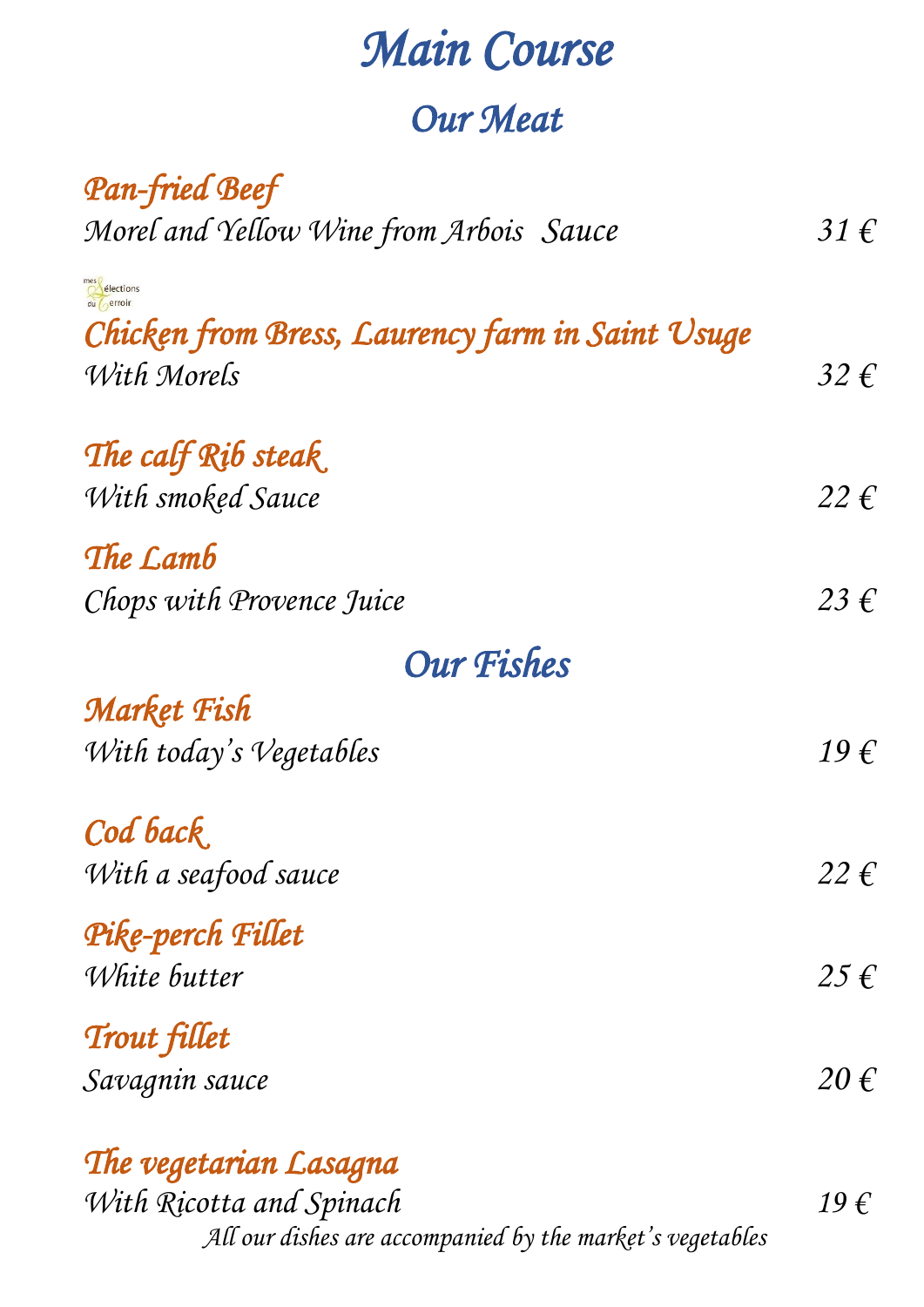# *Cheeses*

| <b>Cheese Selection</b>                         |            |
|-------------------------------------------------|------------|
| Refined or fresh,                               |            |
| From our Jura pastures and elsewhere            | $9.00 \in$ |
| mes<br><b><i>A</i></b> élections<br>$du$ erroir |            |
| Comté Trilogy                                   |            |
| Young, fruity and old                           |            |
| With gourmet and surprising combinations        | $8.00 \in$ |
| Fromage blanc du Jura in faisselle              |            |
| Plain or with Cream                             | 7.00 $\in$ |
|                                                 |            |

## *Desserts*

*In order to make your service more pleasant, we thank you for choosing your dessert in the beginning of the meal*

| Pineapple Carpaccio                             |                     |
|-------------------------------------------------|---------------------|
| With coconut Ice-cream                          | $8.00 \epsilon$     |
| Crème Brûlée                                    |                     |
| With Tonka beans                                | $8.00 \text{ } \in$ |
| <b>Iced Soufflé</b>                             |                     |
| With Macvin                                     | 9.50 f              |
| <b>Bavarian Cream</b>                           |                     |
| Made of white Chocolate with a red fruits syrup | $10.50 \in$         |
| <b>Red-berries Mousse</b>                       |                     |
| Red fruit Coulis                                | $9.50 \in$          |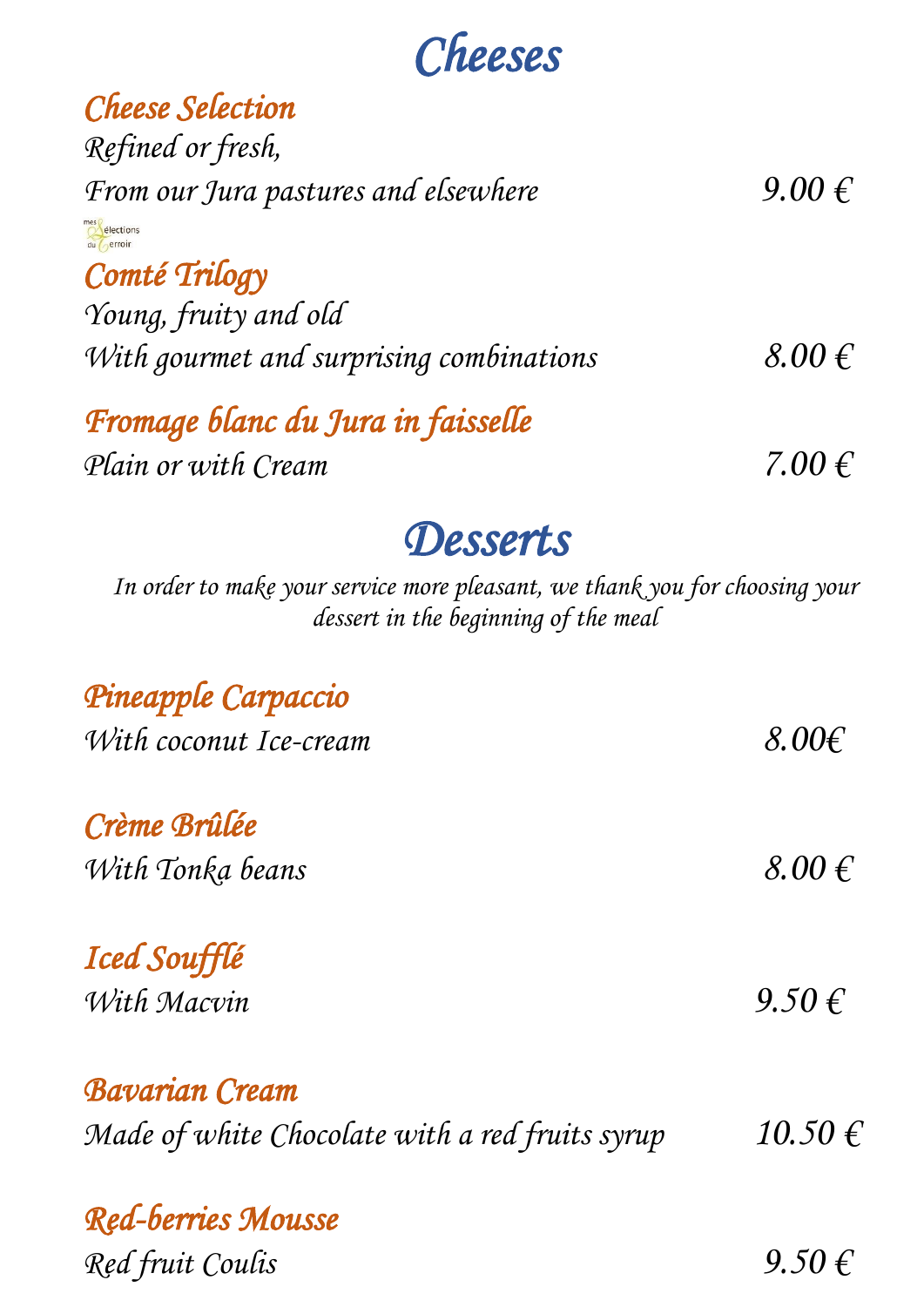# *Discovery 32€*

#### *Tomato Mousse and its Basilica Coulis or Caesar Salad*

*\*\*\*\*\**

*Upper part of Poultry thigh in Butcher's Sauce or Fish from the Market*

*\*\*\*\*\**

*Fresh fruit Salad or Red-berries Mousse and Red-fruit Coulis*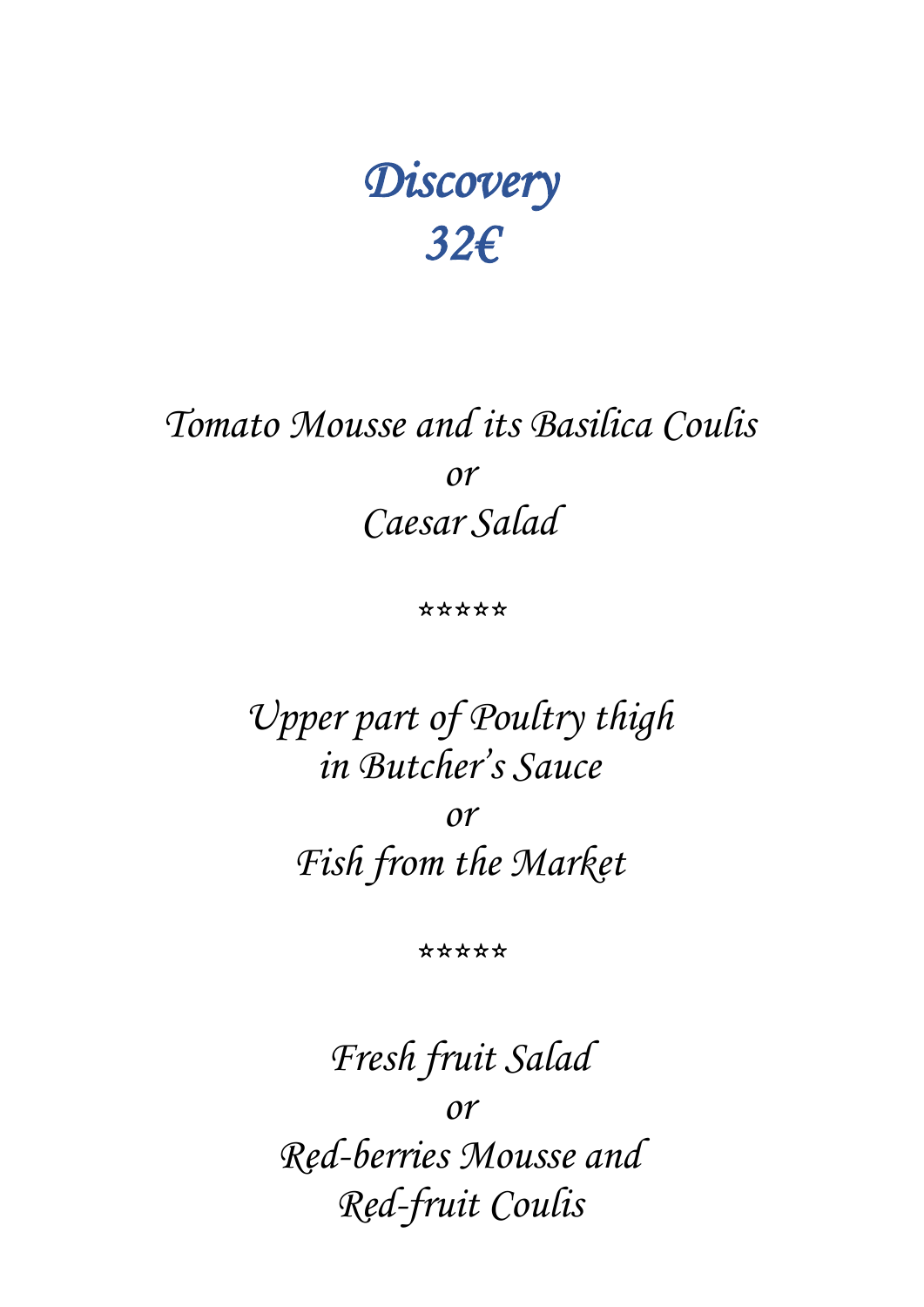

*You will find below the origin of the meet proposed in our Restaurant:* 

*Beef : France (race: Charolaise or Limousine)* 

*Lamb : Ireland or France* 

*Chicken : France (Jura)* 

*Poultry: France* 

*Calf : France or EU*